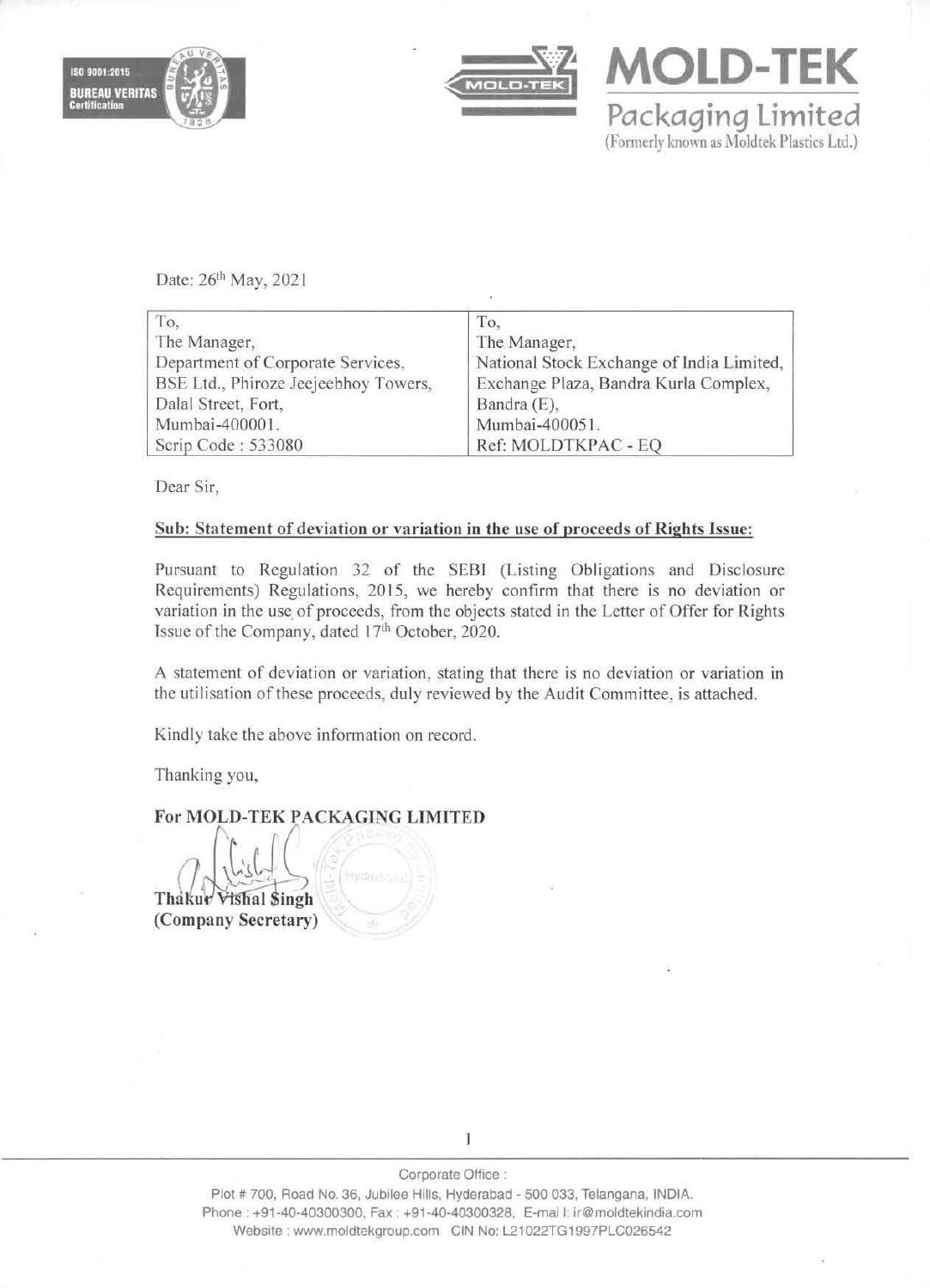



Certification Packaging Limited (Formerlv known as Moldtek Plastics Ltd,)

**MOLD-TEK** 

 $\sim$ 

## STATEMENT OF DEVIATION / VARIATION IN UTILISATION OF FUNDS RAISED FOR THE QUARTER ENDED 31ST MARCH, 2021.

| $\mathbf S$<br>No. | Name of listed entity                                                                                                                     |                                   |                                                                      | <b>Mold-Tek Packaging Limited</b>                            |                                   |                                 |                                                                                                 |                |  |
|--------------------|-------------------------------------------------------------------------------------------------------------------------------------------|-----------------------------------|----------------------------------------------------------------------|--------------------------------------------------------------|-----------------------------------|---------------------------------|-------------------------------------------------------------------------------------------------|----------------|--|
| 1.                 | <b>Mode of Fund Raising</b>                                                                                                               |                                   | <b>Rights Issues</b>                                                 |                                                              |                                   |                                 |                                                                                                 |                |  |
| 2.                 | <b>Date of Raising Funds</b>                                                                                                              |                                   | 28 <sup>th</sup> October, 2020 to 11 <sup>th</sup> November, 2020    |                                                              |                                   |                                 |                                                                                                 |                |  |
| 3.                 | #Amount Raised                                                                                                                            |                                   |                                                                      | Rs. 1,782.60 Lakhs (Equals 25% of Total Rights issue amount) |                                   |                                 |                                                                                                 |                |  |
|                    | (Refer Notes)                                                                                                                             |                                   | (Total amount to be raised under Rights issue is Rs. 7,130.44 Lakhs) |                                                              |                                   |                                 |                                                                                                 |                |  |
| 4.                 | <b>Report filed for Quarter</b><br>ended                                                                                                  |                                   | 31st March, 2021                                                     |                                                              |                                   |                                 |                                                                                                 |                |  |
| 5.                 | <b>Monitoring Agency</b>                                                                                                                  |                                   | <b>Not Applicable</b>                                                |                                                              |                                   |                                 |                                                                                                 |                |  |
| 6.                 | <b>Monitoring Agency Name,</b><br>if applicable                                                                                           |                                   | <b>Not Applicable</b>                                                |                                                              |                                   |                                 |                                                                                                 |                |  |
| 7.                 | Is there a Deviation /<br>Variation in use of funds<br>raised                                                                             |                                   | N <sub>0</sub>                                                       |                                                              |                                   |                                 |                                                                                                 |                |  |
| 8.                 | If yes, whether the same is<br>pursuant to change in<br>terms of a contract or<br>objects, which was<br>approved by the<br>shareholders   |                                   | <b>Not Applicable</b>                                                |                                                              |                                   |                                 |                                                                                                 |                |  |
| 9.                 | If Yes, Date of shareholder<br>Approval                                                                                                   |                                   | <b>Not Applicable</b>                                                |                                                              |                                   |                                 |                                                                                                 |                |  |
| 10.                | <b>Explanation for the</b><br><b>Deviation / Variation</b>                                                                                |                                   | <b>Not Applicable</b>                                                |                                                              |                                   |                                 |                                                                                                 |                |  |
| 11.                | <b>Comments of the Audit</b><br><b>Committee after review</b>                                                                             |                                   | Noted                                                                |                                                              |                                   |                                 |                                                                                                 |                |  |
| 12.                | Comments of the auditors,<br>if any                                                                                                       |                                   |                                                                      | None                                                         |                                   |                                 |                                                                                                 |                |  |
| 13.                | Objects for which funds<br>have been raised and where<br>there has been a deviation,<br>in the following table                            |                                   |                                                                      | There are no deviations                                      |                                   |                                 |                                                                                                 |                |  |
| 14.                | <b>Original Object</b>                                                                                                                    | Modifie<br>d<br>Object,<br>if any |                                                                      | Original<br><b>Allocation</b>                                | Modified<br>allocation,<br>if any | <b>Funds</b><br><b>Utilised</b> | Amount of<br>Deviation/V<br>ariation for<br>the quarter<br>according to<br>applicable<br>object | Remarks if any |  |
| a)                 | Repayment/prepayme<br>nt of certain working<br>capital borrowings of<br>our Company, in full<br>or in part/ General<br>corporate purposes | NA                                |                                                                      | 1,782.60<br>lakhs                                            | <b>NA</b>                         | 1,782.60<br>lakhs               | <b>NIL</b>                                                                                      | None           |  |

Corporate Office:

Plot # 700, Road No. 36, Jubilee Hills, Hyderabad - 500 033, Telangana, INDIA. Phone: +91-40-40300300, Fax: +91-40-40300328, E-mai I: ir@moldtekindia.com Website: www.moldtekgroup.com GIN No: L21022TG1997PLG026542